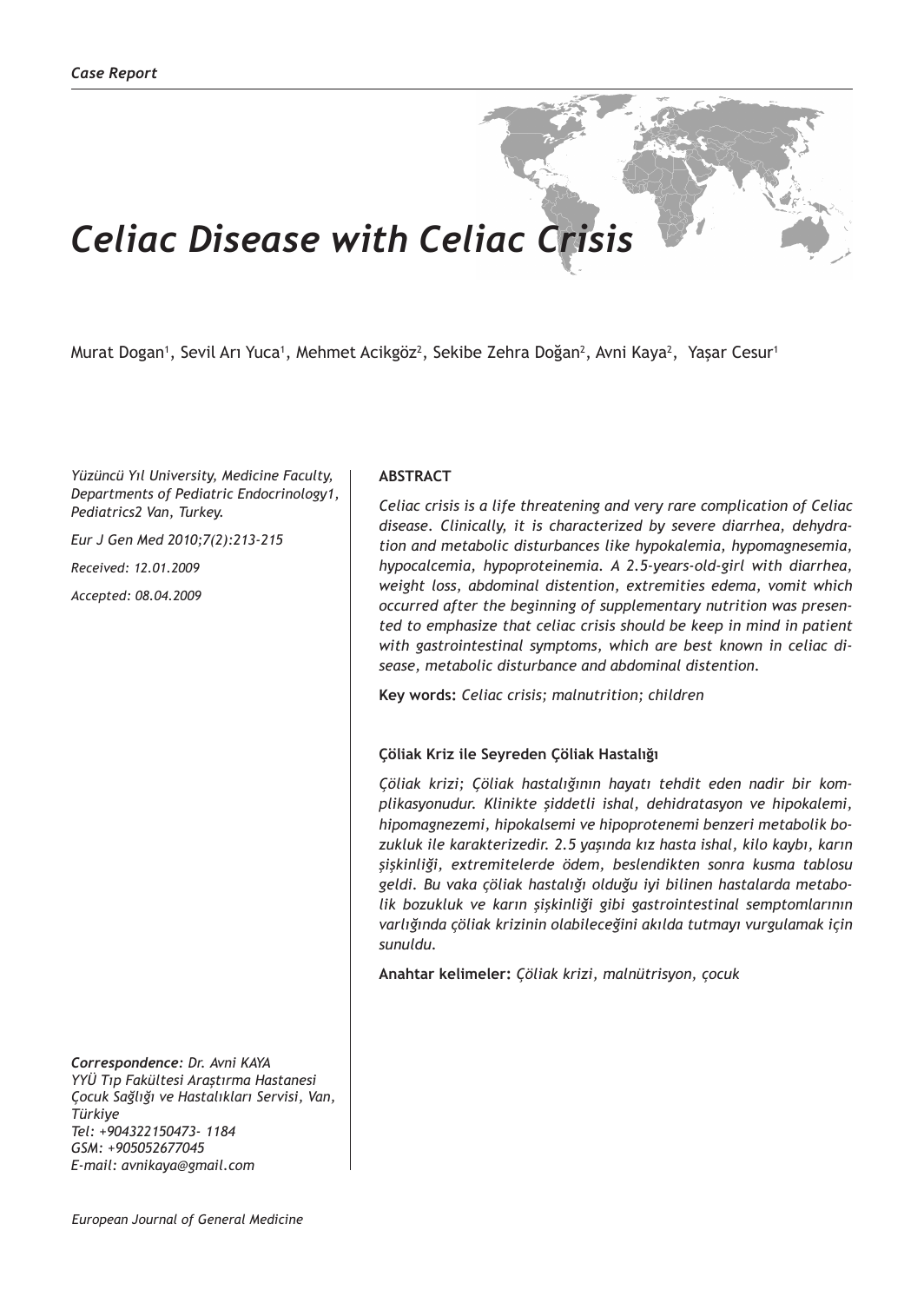#### **INTRODUCTION**

Celiac disease (CD) is a disease of the small intestine caused by an immune response to ingested gluten. This response results in characteristic damage to the villi, leading to malabsorption (1). CD is manifested by a variety of clinical signs and symptoms that may begin in either childhood or adult life. Some individuals are completely asymptomatic (2). A 2.5-years-old-girl with diarrhea, weight loss, abdominal distention, extremities edema, vomit which occurred after the beginning of supplementary nutrition was presented to emphasize that celiac crisis should be keep in mind in patient with metabolic disturbance and abdominal distention.

## **CASE**

A 2.5-years-old-girl was brought to our hospital due to weakness, weight loss, vomit and chronic diarrhea, abdominal distention and legs edema. From the history, it was learnt that these complaints were begun four months of her life when the time of supplementary nutrition beginning. On physical examination, body weight and height were 8.9 kg (-2.6 SDS), 78 cm (-2.5 SDS) respectively. Vital signs were stabile. The subcutaneous fat tissue was markedly decreased. Pink-brown colored desquamates macular rash were determined at abdomen and back. Abdominal distention was observed. On laboratory examination, complete blood count analysis was normal except mildly anemia (Hemoglobin 9.9 g/ dL, Mean Corpusculer Volume 77 fL, Mean corpusculer hemoglobin 24, Mean corpuscular hemoglobin concentration 31, red cell distribution width 30). Erythrocyte sedimentation rate was normal and C-reactive protein was negative too. Liver and renal function tests were in normal range. Other biochemical examinations were normal except hyponatremia (122 mEq/L), hypopotassemia (2.5 mEq/L), and hypoalbuminemia (1.5 g/L). Thyroid function test and parathyroid hormone levels were in normal range. However, ferritin level (10 ng/ mL) was found to be low. The serologies of human immunodeficiency virus, brucella, salmonella, hepatitis markers were negative. Cortisole and adrenocorticotrophic hormone levels were measured as normal (41.8 ng/ mL, 17.3 pg/mL respectively). The abdomen and urinary systems' ultrasonographic examination and urine analysis were normal. The amount of protein excretions for 24 hours urine was under the 4 mg/m<sup>2</sup>/hour. Serum folate and vitamin  $B_{12}$  levels were normal. Urine and blood culture were negative. The serologic markers of celiac

disese were positive (tissue transglutaminase immunoglobulin (Ig) A and G, anti-gliadin Ig A and G, anti endomysium Ig A). Therefore, endoscopy was performed and biopsy was taken. The examination of intestinal biopsy was revealed the CD (Villous atrophy with hyperplasia of the crypts and increased intraepithelial lymphocyte count was found on examination of biopsy). Gluten free diet was begun to her. But after the diet, the metabolic disturbances could not be corrected (Serum sodium, potassium, albumin, calcium, phosphorus and blood pH,  $HCO<sub>3</sub>$ , pCO<sub>2</sub> were measured as 116 mEq/L, 2.7 mEq/L, 1.8 g/L, 6.54 mg/dL, 2.77 mg/dL, 7.03, 6.7 mmol/L, 26 mmHg) and four days after, the patient was dead because of celiac crisis.

## **DISCUSSION**

Toddlers and young children classically present with chronic diarrhea, vomiting, poor appetite, abdominal distension, abdominal pain, irritability, and failure to thrive sometime after the introduction of gluten in the diet (3). More frequently, the child with CD presents with subtle gastrointestinal symptoms such as constipation. The child may also present with non-gastrointestinal symptoms (e.g., short stature) or be asymptomatic but have a parent with CD. Some children may be simply cranky or have sleep disturbance (4) In general, CD should be included in the differential diagnosis of most patients seen in a pediatric gastroenterology practice. Our patient had classic symptom of celiac disease (weakness, weight loss, vomit and diarrhea, abdominal distention). The symptoms were begun after the supplementary nutrition, which included gluten. Our patient's results of serologic testing were positive. So endoscopic examination and biopsy were performed. Villous atrophy with hyperplasia of the crypts and increased intraepithelial lymphocyte count was found on examination of biopsy. Therefore, gluten free diet was given to her. The diagnosis of CD is established by positive results of serological testing and evidence of characteristic histopathology on intestinal biopsy (5). Characteristic histologic features of CD include varying degrees of villous atrophy, with hyperplasia of the crypts and increased intraepithelial lymphocyte count. The criteria proposed by Marsh are often used to grade the disease (from 0 to 4) in terms of these features (6). Most symptomatic patients have partial, subtotal or total villous atrophy, which are Marsh type 3 lesions.